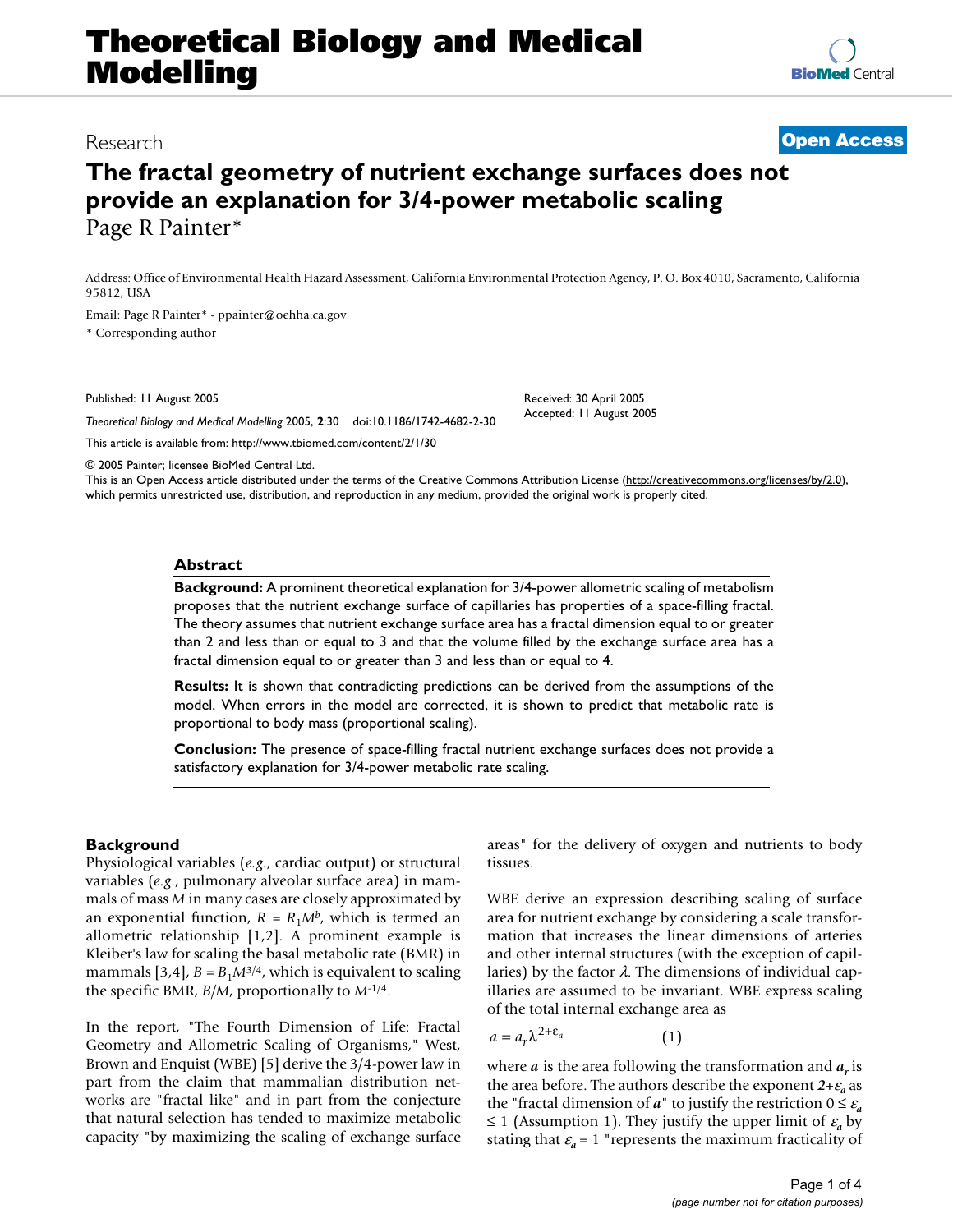a volume-filling structure in which the effective surface area scales like a conventional volume." This makes it clear that the structures in their model exist in 3-dimensional Euclidean space,  $E_3$ .

Similarly, they express scaling of *v*, the internal volume associated with *a* (and assumed to be proportional to body mass), as

$$
v = v_r \lambda^{3 + \varepsilon_v} \tag{2}
$$

where  $3+\varepsilon$ <sub>*i*</sub> is termed the "fractal dimension of  $v$ " and  $\varepsilon$ <sub>*i*</sub> satisfies  $0 \le \varepsilon_n \le I$  (Assumption 2). They then write  $v = al$ , defining a new function *l*, which is assumed to be an internal linear dimension other than that of capillaries. The scaling of *l* is described by the equation

$$
l = l_r \lambda^{1 + \varepsilon_l} \tag{3}
$$

where  $\varepsilon_l$  is again a parameter that satisfies  $0 \leq \varepsilon_l \leq 1$ (Assumption 3). From the above equation for *v*, it follows that

$$
v = v_r \lambda^{2 + \varepsilon_a} \lambda^{1 + \varepsilon_l} \tag{4}
$$

The last assumptions of the theory are that natural selection has tended to maximize metabolic capacity "by maximizing the scaling of exchange surface areas" (Assumption 4) and that BMR is proportional to *a* (Assumption 5). Maximization of  $a/v$  requires  $\varepsilon_a = 1$ , and  $\varepsilon_l$  = 0 (Result 1). Consequently, the fractal dimension of *a* is 3 (Result 2), and the fractal dimension of *v* is 4 (Result 3). Substitution of these values into Equations (2) and (4) followed by elimination of  $\lambda$  leads to

$$
a/v \propto v^{1/4} \tag{5}
$$

which is a form of Kleiber's law if Assumption 5 is true.

In a critical review of the WBE model, Dodds *et al*. [6] claim that "the bounds  $0 \le \varepsilon_{a}$ ,  $\varepsilon_{v}$ ,  $\varepsilon_{l} \le 1$  are overly restrictive." They analyze the example where  $0 \le \varepsilon_{a}$ ,  $\varepsilon_{v} \le 1$ , as in the WBE model, but where  $-1 \le \varepsilon_l \le 1$ . Optimization leads to the conclusion that the fractal dimension of *l* is 0, that the fractal dimension of both *a* and *v* is 3 and that exchange surface area *a* scales with volume. Consequently, *a/v* is constant in this example.

Agutter and Wheatley [7] also critically reviewed the WBE model, pointing out that the maximal metabolic rate (MMR) is plausibly limited by nutrient supply while the BMR is not limited by nutrient supply. Therefore, the model of WBE should predict the scaling of MMR. However, the scaling exponent for MMR appears to be different from 3/4. Weibel *et al*. [8] estimate this exponent to be 0.872 with a 95% confidence interval of (0.812 – 0.931).

While the issue raised by Agutter and Wheatley may not be resolvable using mathematical analysis, the issue raised by Dodds *et al*. is readily addressed by mathematical analysis. In the following, the theory of WBE is evaluated by first using a model of a 3-dimensional fractal-like network. Then the rigor of the arguments used in deriving the results of the theory is evaluated using properties of Hausdorff n-dimensional measure, the concept that is the basis for the general definition of fractal dimension.

#### **Results**

If the argument used by WBE to "prove" 3/4-power scaling is valid, it should require 3/4-power scaling for a specific example of a fractal distribution network. Examples of the "fractal-like" arterial networks previously described by WBE [9] are shown in Figures [1](#page-2-0) and [2](#page-2-1). The supply network for a square starts with an H-shaped network that is connected to the nutrient source (Figure [1](#page-2-0)a). The network is extended by iteratively connecting each terminal site to an H-shaped structure that is one-half the size (in terms of linear dimension) of the structures added in the previous step (Figure [1](#page-2-0)b). For a network that supplies a cube, we start with two parallel H-shaped structures that are connected by a conduit. This structure, termed an H-H structure, is illustrated in Figure [2](#page-2-1)a. This network is extended by iterative additions of H-H structure of one-half the dimension of the previously added H-H structure. Each added structure is connected at its midpoint. Iterative addition of smaller and smaller H-shaped structures in Figure [1](#page-2-0) gives the fractal lung model of Mandelbrot [10], and iterative addition of H-H structures gives a 3-dimensional fractal model. An infinite sequence of additions gives an area-filling network of fractal dimension 2 for the 2-dimensional network and a space-filling network of fractal dimension 3 for the 3-dimensional network. The 2 dimensional network in Figure [1](#page-2-0) is equivalent to the fractal-like network illustrated in Figure 4 of Turcotte *et al*. [11], and the 3-dimensional network in Figure [2](#page-2-1) is equivalent to the fractal-like network in Figure 7 of Turcotte *et al*.

We now compare the maximum nutrient exchange surface area for the network shown in Figure [2a](#page-2-1) with that of the network shown in Figure [2](#page-2-1)b. We assume that, for both networks, each terminus is connected to capillaries that have an associated fractal surface. Their "maximum fracticality" is the dimension 3, which corresponds to a spacefilling surface. The measure of the exchange surface area is the volume of the space within V that is filled by the surface. This volume is assumed by WBE to be proportional to total body volume and to body mass. Therefore, we can write  $A = cV$ , where  $c \leq 1$ . Consequently, exchange surface area and metabolic rate scale proportionally to volume for the networks in this example. This in turn implies that  $\lambda^3$ is proportional to *V*. However, WBE conclude that *V* is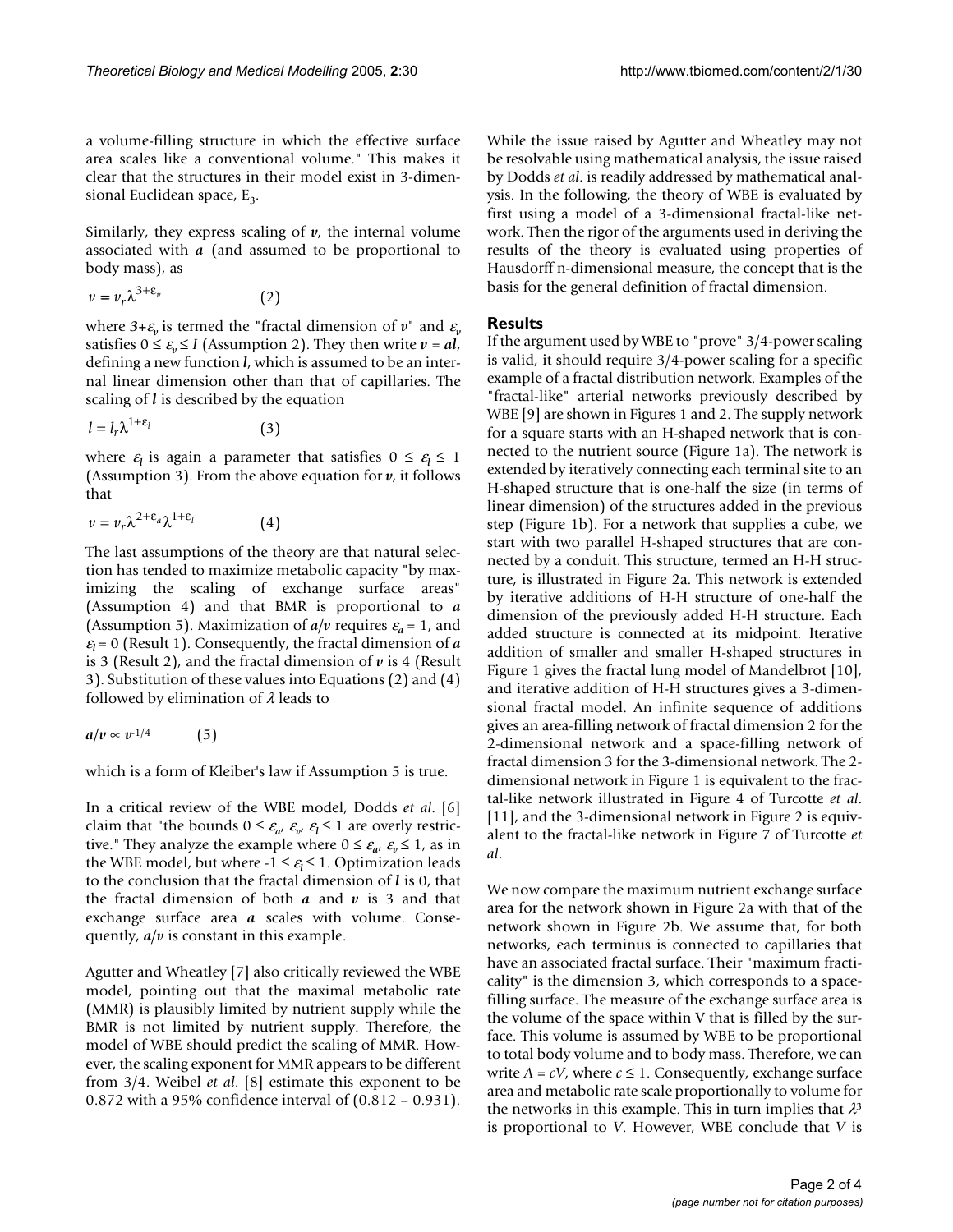<span id="page-2-0"></span>

#### Figure 1

A 2-dimensional fractal-like, branching network model for an arterial tree. Blood enters the network through the structure represented as a thick horizontal line. Terminal arteries are represented by thin horizontal lines. a. A network that uniformly supplies a  $2 \times 2$  area where the unit distance is the spacing between adjacent termini of small arteries. b. A network that uniformly supplies a  $4 \times 4$  area.

proportional to  $\lambda^4$ . Consequently, there must be an error in their argument.

The source of the contradiction is Equation (4), which WBE justify by claiming "*v* can always be expressed as *v = al*, where *l* is some length characteristic of the internal structure of the organism." In conventional geometry, this assertion is correct for certain types of figures when area is defined as the cross-sectional area. For example, the volume of a right cylinder is equal to the area of its circular cross section multiplied by the length of the cylinder. The volume is not equal to the exterior surface area of the cyl-

<span id="page-2-1"></span>

b



#### Figure 2

A 3-dimensional fractal-like, branching network model for an arterial tree. Blood enters the network through the structure represented as a thick horizontal line. Terminal arteries are represented by thin horizontal lines. a. A network that uniformly supplies a  $2 \times 2 \times 2$  volume where the unit distance is the spacing between adjacent termini of small arteries. b. A network that uniformly supplies a  $4 \times 4 \times 4$  volume.

inder multiplied by its length. Unfortunately, WBE assume that in fractal geometry, unlike the arithmetic of conventional geometry, volume is exterior surface area multiplied by length. The assumption that fractal volume is equal to fractal cross-sectional area multiplied by length leads to the conclusion that volume scales as  $\lambda^3$ . This is because a cross-section of a fractal in  $E_3$  is the intersection of a plane and the fractal, *i.e*., it is a set of points in 2 dimensional space, just as is the case for conventional geometric objects. With this correct calculation of the (maximum) dimension of a fractal object with surface area *a* and length *l*, it follows that the metabolic rate is